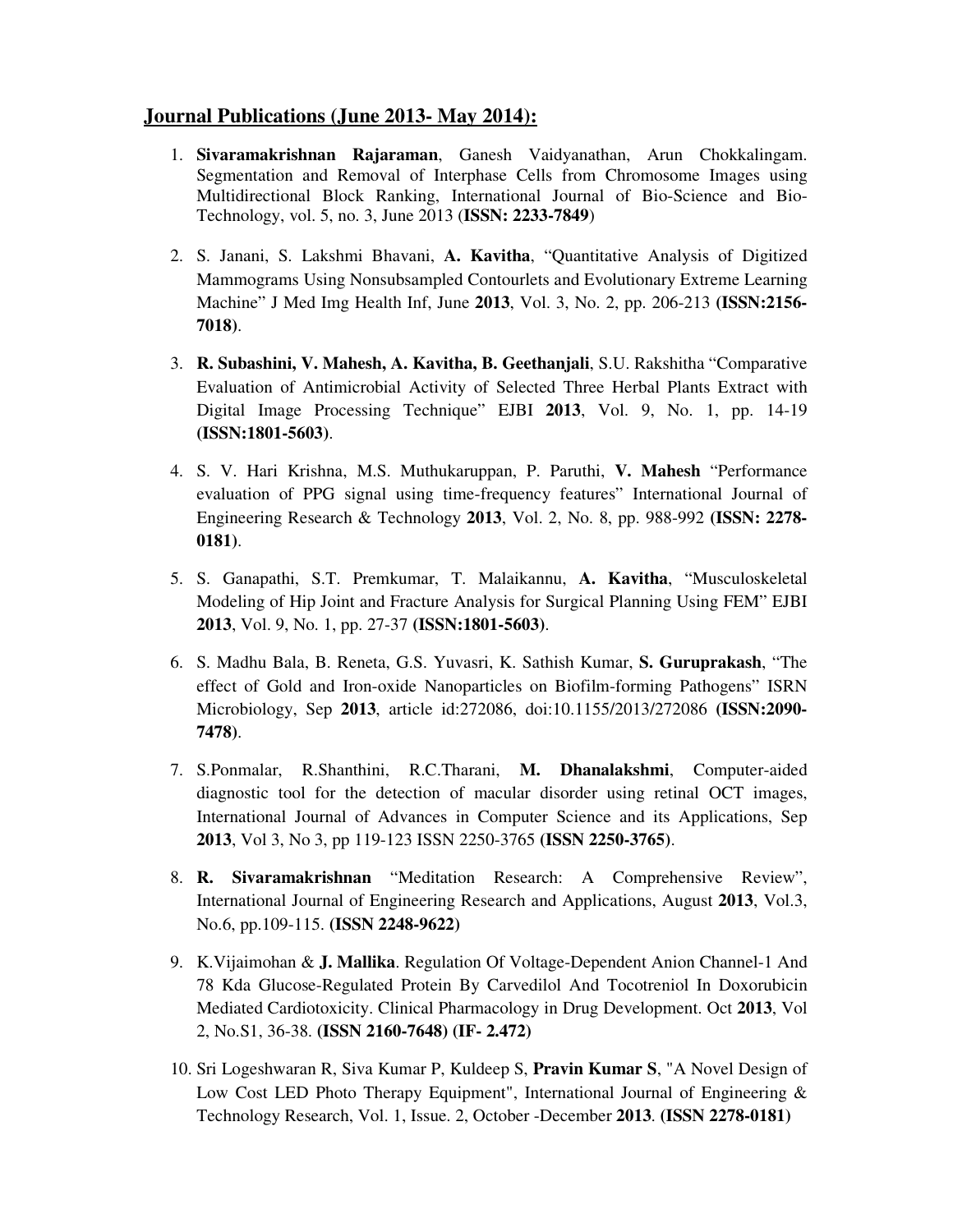- 11. Sri Logeshwaran R, Saran Raj A, Kuldeep S., **Pravin Kumar S**, "Solar Powered Blood Pressure Monitoring Device", International Journal of Research in Manufacturing Technology & Management, pp. 7 – 13, Vol. 1, Issue. 1, July-December **2013**. **(ISSN 1741-5195)**
- 12. **Mallika Jainu,** Sruthy. S, Swetha.P, **2013**. Automated Interpretation Of Apoptotic Cell Death of Blood circulated DNA In Hepaticcarcinoma Patient. Pharmacognosy Magazine (**IF:1.6**).
- 13. **Subashini R**. The role of Nardostachys jatamansi against doxorubicin-induced toxicity in rats. African Journal of Biotechnology, vol. 12, no. 49, pp. 6881-6886, December 2013 **(ISSN: 1684-5315)**
- 14. **Sivaramakrishnan Rajaraman**, Arun Chokkalingam. Chromosomal Edge Detection using Modified Bacterial Foraging Algorithm. International Journal of Bio-Science and Bio-Technology, vol. 6, no. 1, pp. 111-122, February 2014 **(Print ISSN: 22337849)**
- 15. **Sivaramakrishnan Rajaraman**, Arun Chokkalingam. Lukasiewicz logic based fuzzy similarity classifier for Denver group chromosomal classification. Biosci. J., Uberlandia, v. 30, n. 3, p. 843-852, February 2014 **(ISSN: 1981-3163, Thompson Reuters ISI: 0.207)**
- 16. **Sivaramakrishnan Rajaraman**, Ganesh Vaidyanathan and Arun Chokkalingam. "Performance Evaluation of Nature – Inspired Optimization Techniques in Disentangling Text Pattern Overlaps", Journal of Multiple valued Logic and Soft Computing, Vol. 23, no. 5-6, May 2014. (**IF:1.05)**
- 17. **Sivaramakrishnan Rajaraman** and Arun Chokkalingam, "Classification of Denver System of Chromosomes using Similarity Classifier guided by OWA Operators", Current Bioinformatics, Vol. 9, no. 5, 2014. (**IF: 1.726)**
- 18. **R. Sivaramakrishnan, S. Guruprakash** and P. Padmanaban , "Effect of hen egg white on microbial adhesion and biofilm growth of biomaterial associated infection causing pathogens", *International Journal of Bio-Science and Bio-Technology*, vol. 6, no. 2, pp. 99-106, 2014. **(ISSN: 2233-7849)**
- 19. Supraneni krishna mohan & **Mallika Jainu**. Pioglitazone, Quercetin And Hydroxy Citric Acid Effect On Hepatic Biomarkers In Non Alcoholic Steatohepatitis (NASH). Pharmacognosy Research. 2014, Vol 6 Issue 2, 1-10. **(ISSN: 0974-8490)**
- 20. Supraneni krishna mohan & **Mallika Jainu**. Effect of pioglitazone, quercetin, and hydroxy citric acid on the lipid profile and lipoproteins in experimentally induced nonalcoholic steatohepatitis. Indian Journal of Pharmaceutical Education and Research. 2014:Vol 48(1): 32-38. **(ISSN: 0019-5464)**
- 21. Supraneni krishna mohan & **Mallika Jainu**. Comparative Effect of Pioglitazone, Quercetin and Hydroxy Citric acid On The Status Of Lipid Peroxidation And